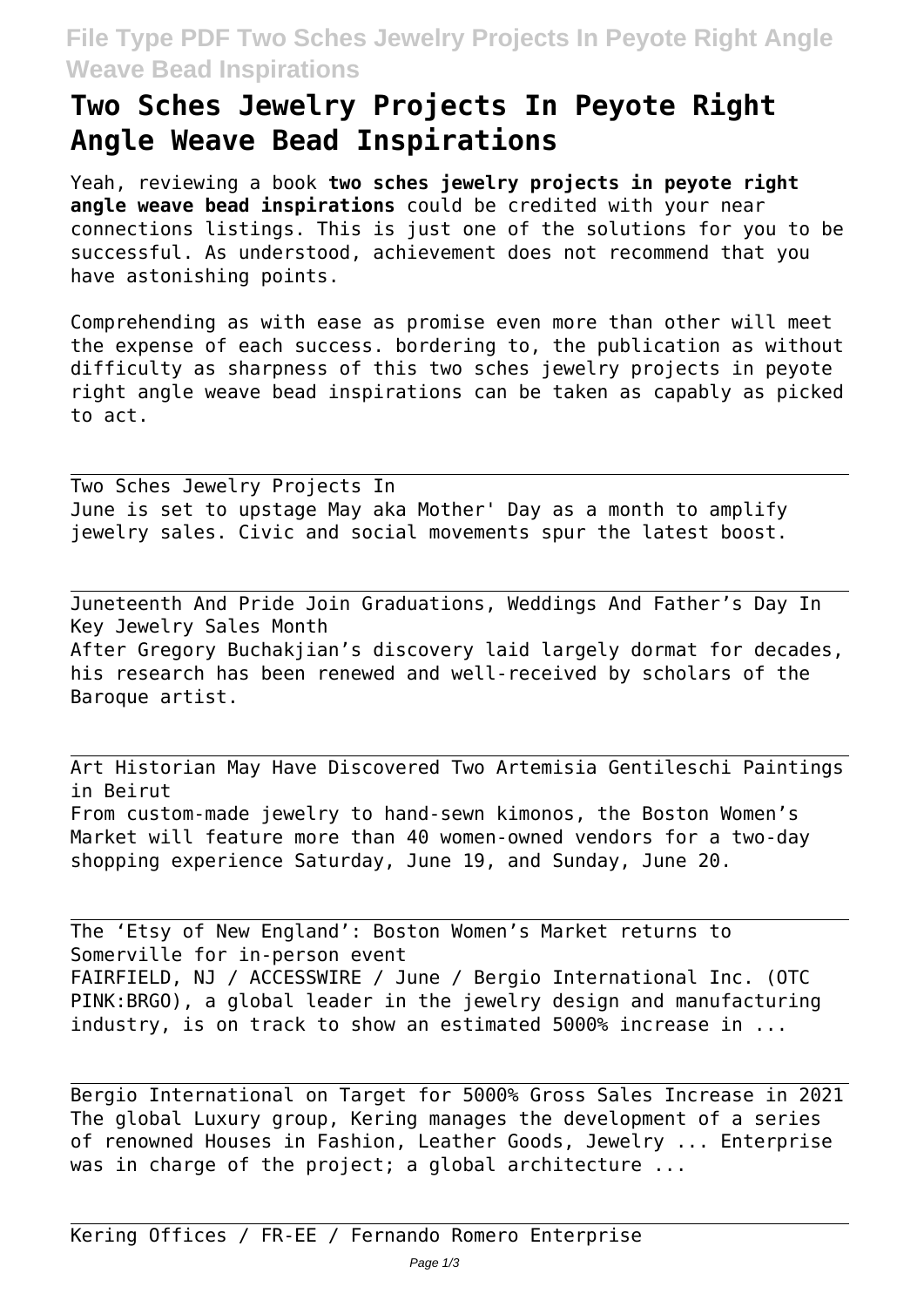## **File Type PDF Two Sches Jewelry Projects In Peyote Right Angle Weave Bead Inspirations**

Then May 22 rolled around, and with just two words posted on its brand page ... It's relevant to talk about Tétier's jewelry project, in part because she's bringing some of that ...

"It's Very Simple: People Want to Wear Gaultier." Meet the Brand's New Creative Director Florence Tétier Art Inc., a program of Community Ventures designed to elevate and expand options for Kentucky artists, first opened an online retail hub arthousekentucky.org about two years ago. It was a hit. "The ...

An art enclave in Lexington's East End. New gallery, artist studios open in the MET others are working on art projects with their belongings to keep memories alive. Nicki Reyna, 47, often hugs her husband Marcelo's clothes to feel close to him. She sometimes finds her two kids ...

'I don't want to forget him': Families treasure loved ones' items to cope with COVID-19 losses "Gen Z is really the first generation where skin care is fully adopted by everyone. It's almost an assumption that you have a skincare routine," Skincare by Hyram's Hyram Yarbro, fresh from a ...

How Hyram Yarbro Turned His TikTok Fame Into a Skin-Care Line In college, she interned at two and thought it would be easy to find ... She ended up working as a brand manager in the jewelry industry. The energy at the job was "toxic," and though the ...

The Sacred Boom The free Barrington Art Festival returns in full swing this weekend with two new features: a community art project and a collection ... fiber, glass, jewelry, painting, sculpture and more.

Barrington art fest is back with new features By Peter Libbey Samuel Parker gave Madeline Hollander a piece of jewelry ... two cities. Ms. Hollander was born and raised in Los Angeles and frequently traveled there for film and art projects ...

When a Two-Week Stay Becomes a Permanent Move McGuffey Art Center, The Bridge Progressive Arts Initiative and the Charlottesville Mural Project ... two new Guest Artist shows during June. Look for "Results of a Challenge," filled with jewelry ...